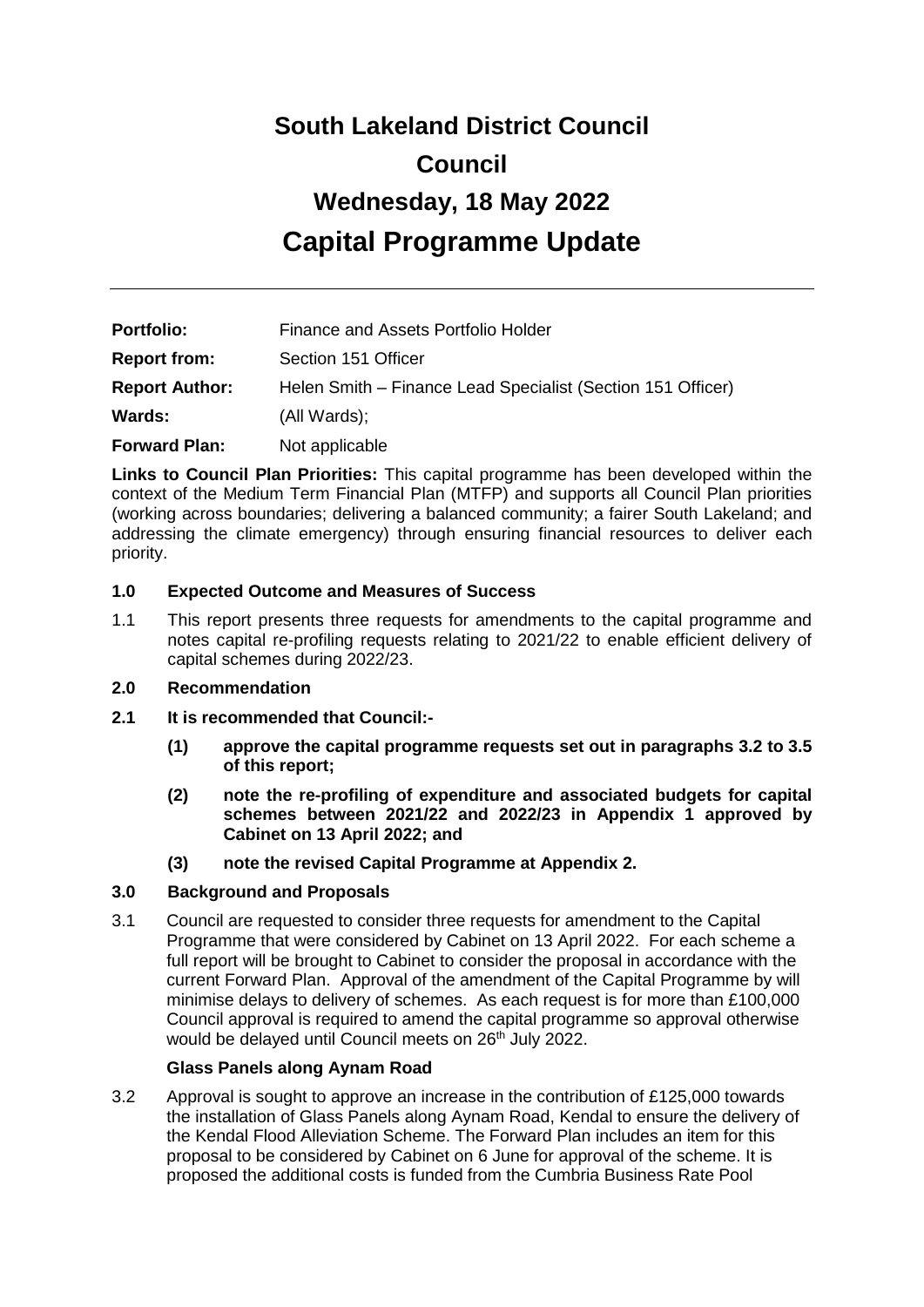reserve.

#### **S106 Design Works, Stramongate, Kendal**

- 3.3 Approval is sought to amend the capital programme to include expenditure of S106 monies received from the Sainsbury's development on Shap Road to deliver a public realm project that has been designed to increase visitor footfall to Stramongate and increasing the accessibility of the area for pedestrians and cyclists. Approval for the scheme is being sought by Cumbria County Councils Local Working Group Committee on 25 April 2022 and will be further considered by Highways Committee on 12 May 2022. The request will also be considered by SLDC's Cabinet on 8<sup>th</sup> June 2022.
- 3.4 The Council received a total amount of funding available through the Section 106 agreement to deliver the proposed scheme of £246k. The S106 contribution received from Morbaine was £224k from the Sainsburys development with a further contribution of £22k from Kendal Town Council. The funding was received in 2017 and must be spent within the period of 5 years from the payment date (by November 2022).

#### **Grange Lido**

3.5 Cabinet on 13 April 2022 considered the results of the tendering exercise, noting an increase in costs due to inflation and discharge of planning conditions for Grange Lido and requested an increase in the capital budget of £265k, which will be funded from the Cumbria Business Rate Pool reserve.

#### **Capital programme Re-profiling**

- 3.6 Variations on spending on the Capital programme usually reflect changes in the progress of individual schemes. As these schemes span a number of years any variation needs to be reflected in an up-date to the profiled spending in the Capital programme.
- 3.7 **Appendix 1** shows those Capital Schemes in the 2021/22 Capital programme where expenditure varies to the approved Capital programme. To enable these schemes to continue and be completed it is necessary to vary the Capital programme in 2022/23 to reflect the variations in phasing of expenditure. The total for re-profiling is £2.44m. The Cabinet have delegated powers to approve these changes in accordance with Para 8.2 of the Financial Procedure Rules.
- 3.8 The process of finalising the Council's accounts for 2021/22 has just commenced and the outturn figures for 2021/22 will not be finalised until the end of May 2022. The re-profiling requests are based on requests as at  $4<sup>th</sup>$  April 2022: any amendments required to the 2021/22 resulting from late amendments and adjustments will be reported as part of the 2021/22 outturn to Cabinet in June 2022 and Council in July 2022.

#### **4.0 Appendices Attached to this Report**

| <b>Appendix No.</b> | <b>Name of Appendix</b>               |
|---------------------|---------------------------------------|
|                     | Capital re-profiling requests         |
|                     | Proposed Capital Programme April 2022 |

#### **5.0 Consultation**

5.1 Consultation is carried out individually for each individual project within the capital programme and will be included in individual reports for each project. This report is merely seeking approval to amend the capital programme to include expenditure and funding for each project.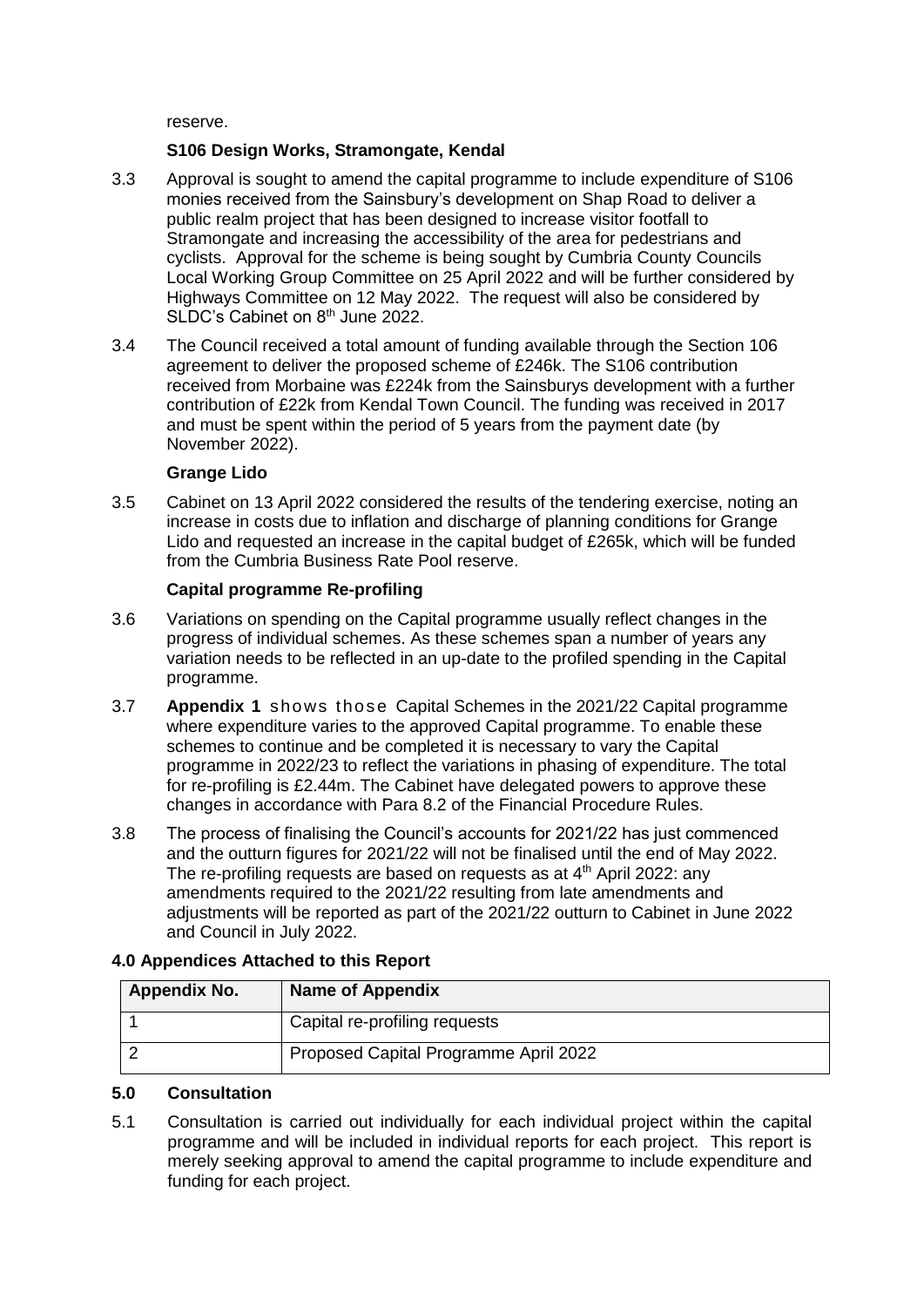#### **6.0 Alternative Options**

6.1 This report requests amendments to timing of capital spend and amendments relating to new and amended scheme. These amendments to schemes will be individually considered by Cabinet and alternative options reported for each. The amendments to timing reflect latest planned project delivery. The proposals together aim to ensure funding and budget approval are in place to enable the efficient delivery of projects during 2022/23. If individual elements of the proposals were to be changed then there may be delay in the delivery of schemes.

#### **7.0 Implications**

#### **Financial, Resources and Procurement**

7.1 Appendix 2 sets out the revised capital programme if the amendments above are approved, including a summary of the projected funding available. The funding figures will be updated for final outturn figures during May 2022 and any amendments will be reported in the 2021/22 outturn report to Cabinet in June 2022 and Council in July 2022. All proposals can be funding within existing resources.

#### **Human Resources**

7.2 This report has no direct HR implications.

#### **Legal**

7.3 In accordance with Rule 8 of the Council's Financial Procedure Rules, the Cabinet may transfer Capital Programme provisions from one capital scheme to another capital scheme, or may allocate available capital resources within the Capital Programme to new schemes which are urgent, necessary and generally in accordance with Council priorities, subject to a limit of £100,000 per individual allocation. Beyond these limits, approval to transfers can only be given by full Council.

In accordance with Rule 8.2 the Cabinet may adjust the phasing of expenditure, by deferment or advancement, of existing approved schemes in the capital programme.

#### **Health and Sustainability Impact Assessment**

- 7.4 Have you completed a Health and Sustainability Impact Assessment? No
- 7.5 If you have not completed an Impact Assessment, please explain your reasons: This report is only to amend the Capital Programme, a Health and Sustainability Impact Assessment will be carried out for each individual project.

| 7.6 | Summary of Health and Sustainability Impacts |  |
|-----|----------------------------------------------|--|
|-----|----------------------------------------------|--|

|                                  |                                                                                      | <b>Positive</b> | <b>Neutral</b> | <b>Negative</b> | <b>Unknown</b> |
|----------------------------------|--------------------------------------------------------------------------------------|-----------------|----------------|-----------------|----------------|
| <b>Environment</b><br>and Health | Greenhouse gases<br>emissions                                                        |                 | X              |                 |                |
|                                  | <b>Air Quality</b>                                                                   |                 | X              |                 |                |
|                                  | Biodiversity                                                                         |                 | X              |                 |                |
|                                  | Impacts of Climate<br>Change                                                         |                 | X              |                 |                |
|                                  | Reduced or zero<br>requirement for energy,<br>building space, materials<br>or travel |                 | X              |                 |                |
|                                  | <b>Active Travel</b>                                                                 |                 | X              |                 |                |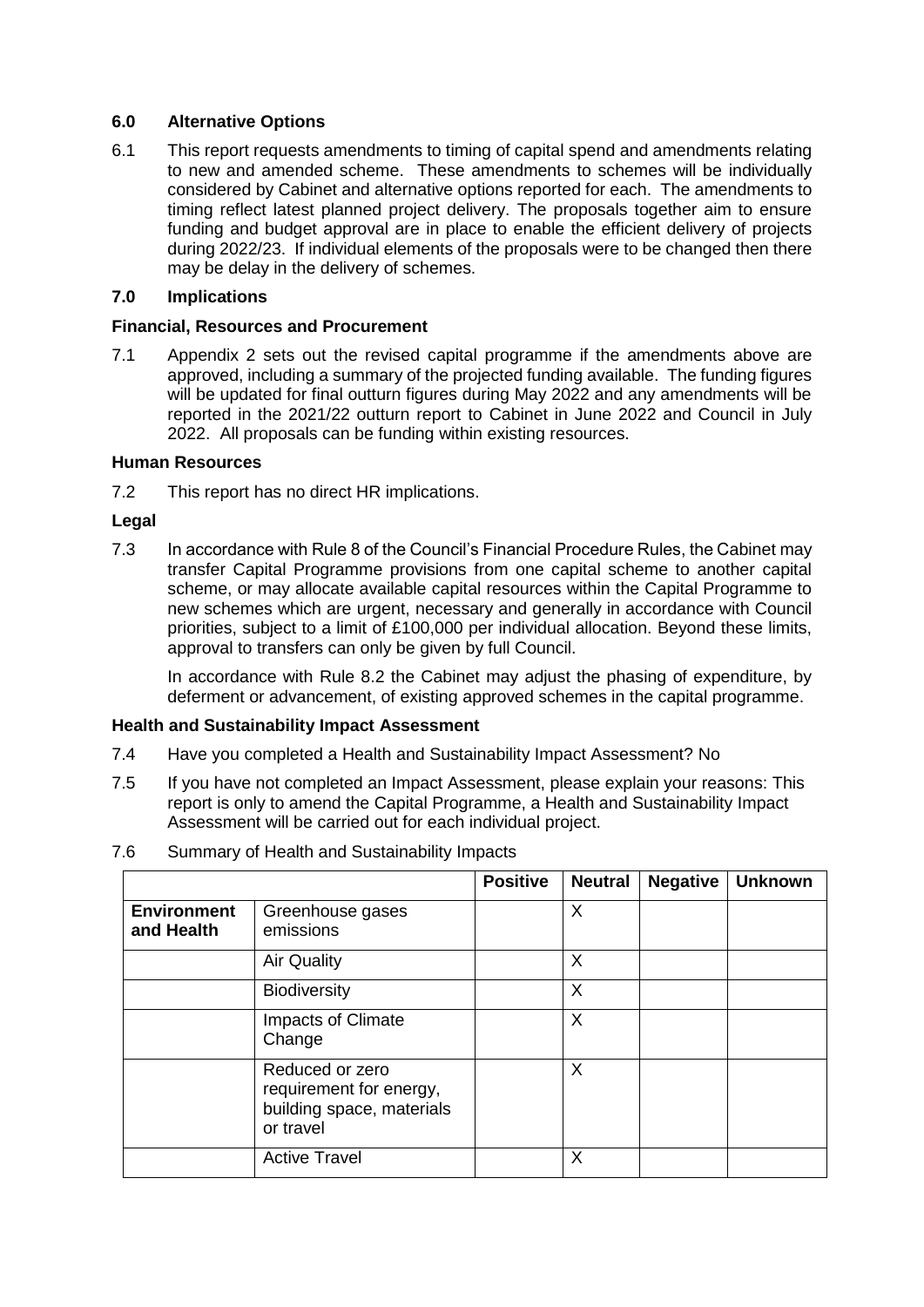| <b>Economy and</b><br><b>Culture</b>     | Inclusive and sustainable<br>development | X |  |
|------------------------------------------|------------------------------------------|---|--|
|                                          | Jobs and levels of pay                   | X |  |
|                                          | Healthier high streets                   | X |  |
|                                          | Culture, creativity and<br>heritage      | X |  |
| <b>Housing and</b><br><b>Communities</b> | Standard of housing                      | X |  |
|                                          | Access to housing                        | X |  |
|                                          | Crime                                    | X |  |
|                                          | Social connectedness                     | X |  |

#### **Equality and Diversity**

- 7.7 Have you completed an Equality Impact Analysis? No
- 7.8 If you have not completed an Impact Analysis, please explain your reasons: This report is only to amend the Capital Programme, an Equality Impact Assessment will be carried out for each individual project.
- 7.9 Summary of Equality and Diversity impacts

| Please indicate: $P =$ Positive impact; $0 =$ Neutral; N = Negative; Enter "X" |   |          |    |   |  |
|--------------------------------------------------------------------------------|---|----------|----|---|--|
| Age                                                                            | Р | 0        | X  | N |  |
| <b>Disability</b>                                                              | P | 0        | X. | N |  |
| Gender reassignment (transgender)                                              | Р | 0        | X  | N |  |
| Marriage & civil partnership                                                   | P | 0        | X  | N |  |
| <b>Pregnancy &amp; maternity</b>                                               | P | 0        | X  | N |  |
| <b>Race/ethnicity</b>                                                          | P | 0        | X. | N |  |
| <b>Religion or belief</b>                                                      | P | $\Omega$ | X  | N |  |
| Sex/gender                                                                     | Р | $\Omega$ | X  | N |  |
| <b>Sexual orientation</b>                                                      | P | $\Omega$ | X  | N |  |
| <b>Armed forces families</b>                                                   | P | 0        | X  | N |  |
| <b>Rurality</b>                                                                | Р | 0        | X  | N |  |
| Socio-economic disadvantage                                                    | P | 0        | X  | N |  |

| <b>Risk Management</b> | <b>Consequence</b>                                     | <b>Controls required</b>                               |
|------------------------|--------------------------------------------------------|--------------------------------------------------------|
| *What is it?           | *What will happen if steps<br>not taken to control it? | *What needs to be done to<br>limit the risk happening? |

#### **Contact Officers**

Helen Smith, Finance Lead Specialist (Section 151), 01539 793147, h.smith@southlakeland.gov.uk